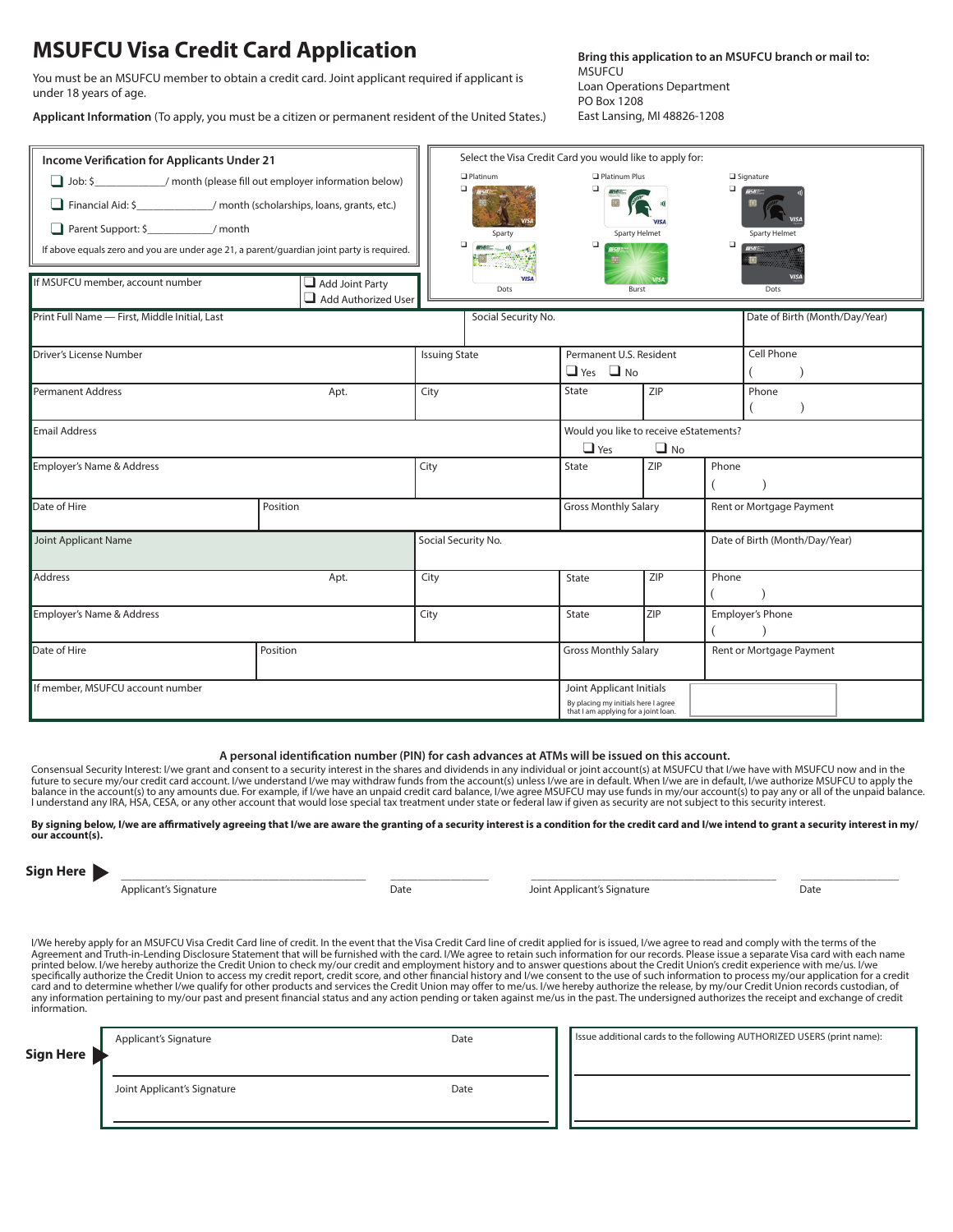#### Request for MSUFCU Debt Protection<sup>SM</sup> (Optional)

I/We are applying for the voluntary Debt Protection selected below. Debt Protection may cancel My/Our payment or balance if I/We experience a protected life event such as: Loss of life, Disability, or Involuntary unemployment. I/We understand that Debt Protection is not required in order to obtain credit, and that I/We may terminate it at any time; if we do so within 30 days, all fees paid will be refunded. I/We also agree that to be eligible for Debt Protection at least one of the applicant's must be actively working, for wages or profit, 25 hours or more per week when the application is signed.

1. Are you actively working 25 hours or more per week? Primary Applicant: ❑ Yes ❑ No Joint Applicant: ❑ Yes ❑ No

#### **PROTECTION REQUESTED (\*MONTHLY FEE PER \$100.00 OF OUTSTANDING LOAN BALANCE.)**

LifePlus + Disability + Involuntary Unemployment: \$0.399\* ❑ Yes ❑ No

We will give you a copy of the contract before you are required to pay for Debt Protection. There are eligibility requirements, conditions and exclusions that could prevent you from receiving benefits under the program. Carefully read the contract for a full explanation of the terms.

Your signature or authentication below means: (a) that you meet the eligibility requirements above; (b) that your election above will remain in effect, according to the terms of the contract, unless subsequently modified; (c) that you agree to the contract; (d) that you agree to pay for and, where applicable, let us add the program fee to your loan balance each month, which would subject the program fee to finance charges like the rest of your outstanding balance; (e) that the fee you are charged for this protection is subject to change; and (f) if the "No" checkbox is marked or if no checkbox is marked, you do not have protection.

| Sign Here           | Applicant's Signature | Date | Joint Applicant's Signature | Date |
|---------------------|-----------------------|------|-----------------------------|------|
| For Office Use Only | App ID                |      |                             |      |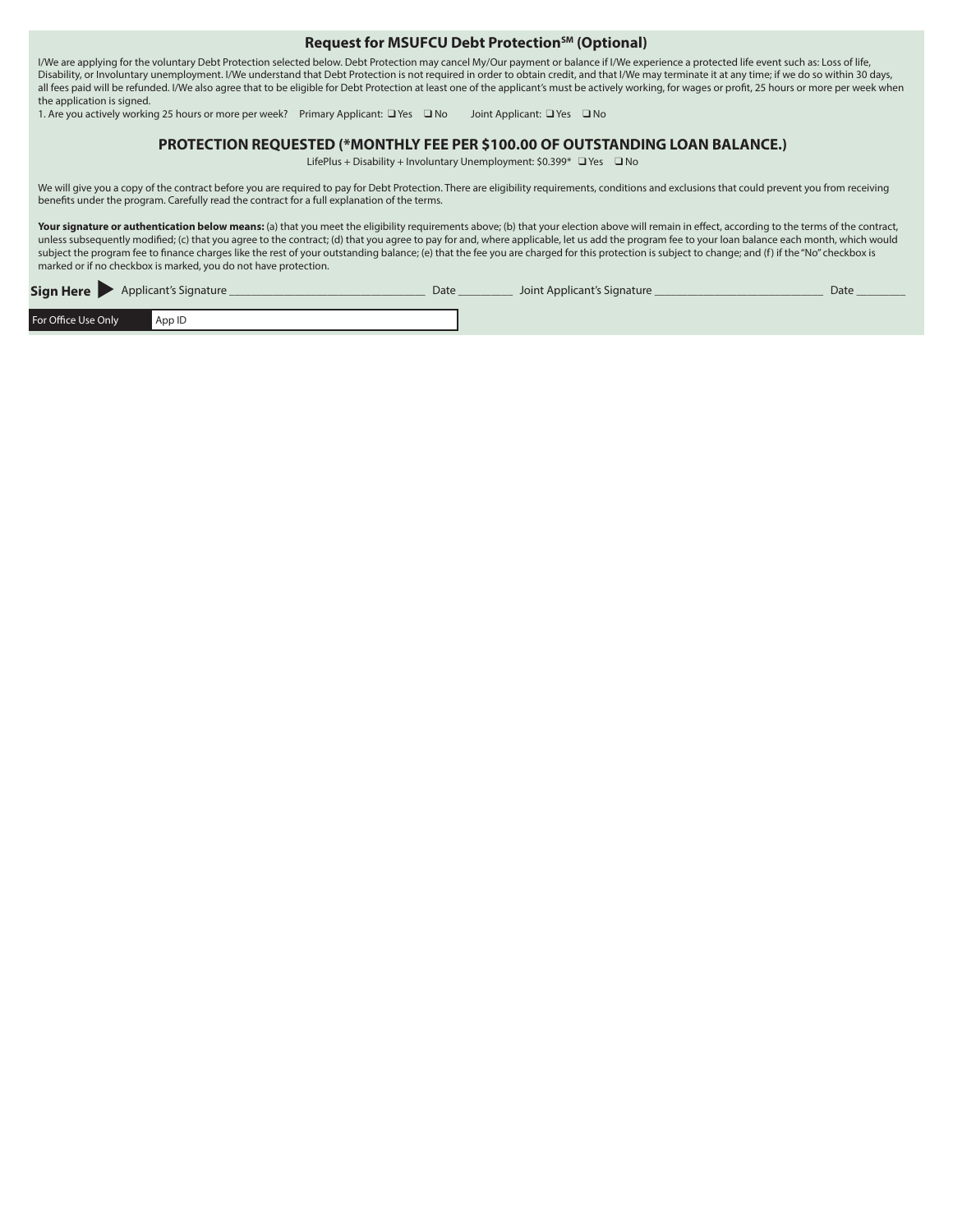## **MSUFCU Platinum Visa Credit Card Disclosure**

| <b>Interest Rates and Interest Charges</b>                                                       |                                                                                                                                                                                                                       |  |  |  |
|--------------------------------------------------------------------------------------------------|-----------------------------------------------------------------------------------------------------------------------------------------------------------------------------------------------------------------------|--|--|--|
| Annual Percentage Rate                                                                           | 9.9% to 17.9%                                                                                                                                                                                                         |  |  |  |
| (APR) for Purchases                                                                              | based on your creditworthiness                                                                                                                                                                                        |  |  |  |
| <b>APRs for Balance</b><br><b>Transfers</b>                                                      | 0% introductory APR for six (6)<br>months from date of account<br>opening. Rate then reverts to<br>standard rate (9.9% to 17.9%),<br>based on your<br>creditworthiness.                                               |  |  |  |
| <b>APRs for Cash Advances</b>                                                                    | 9.9% to 17.9%                                                                                                                                                                                                         |  |  |  |
|                                                                                                  | based on your creditworthiness                                                                                                                                                                                        |  |  |  |
| <b>Penalty APR and</b><br><b>When It Applies</b>                                                 | 17.9%<br>The Penalty APR is applied<br>if your account becomes<br>delinquent 60 days.                                                                                                                                 |  |  |  |
|                                                                                                  | <b>How Long Will the Penalty</b><br><b>APR Apply?</b><br>The Penalty Annual<br>Percentage Rate will apply<br>until you make six (6)<br>consecutive minimum on-time<br>payments and the line of<br>credit is current.  |  |  |  |
| <b>How to Avoid Paying</b><br><b>Interest on Purchases</b>                                       | Your due date is at least 25<br>days after the close of each<br>billing cycle. We will not charge<br>you any interest on purchases<br>if you pay your entire balance<br>by the due date each month.                   |  |  |  |
| <b>For Credit Card Tips</b><br>from the Consumer<br><b>Financial Protection</b><br><b>Bureau</b> | To learn more about factors<br>to consider when applying<br>for or using a credit card, visit<br>the website of the Consumer<br><b>Financial Protection Bureau at</b><br>http://www.consumerfinance.<br>gov/learnmore |  |  |  |
| <b>Fees</b>                                                                                      |                                                                                                                                                                                                                       |  |  |  |
| <b>Transaction Fees</b>                                                                          | 1% for ATM transactions                                                                                                                                                                                               |  |  |  |
| • International<br>transaction and cash<br>advance fees                                          | 3% for all other transactions<br>calculated after the transaction<br>has been converted to U.S.<br>dollars                                                                                                            |  |  |  |
| <b>Penalty Fees</b><br>• Late Payment                                                            | \$25 if the minimum payment<br>due is \$25 or more;<br>\$15 if the minimum payment<br>due is \$15 to \$24.99; or<br>\$0 if the minimum payment<br>due is less than \$15                                               |  |  |  |
| <b>Other Fees</b><br>• Returned Convenience<br>Check                                             | \$25                                                                                                                                                                                                                  |  |  |  |

# **MSUFCU Platinum Plus Visa Credit Card Disclosure**

| <b>Interest Rates and Interest Charges</b>                                                       |                                                                                                                                                                                                                             |
|--------------------------------------------------------------------------------------------------|-----------------------------------------------------------------------------------------------------------------------------------------------------------------------------------------------------------------------------|
| <b>Annual Percentage Rate</b><br>(APR) for Purchases                                             | 13.9% to 17.9%<br>based on your creditworthiness                                                                                                                                                                            |
| <b>APRs for Balance</b><br><b>Transfers</b>                                                      | 13.9% to 17.9%<br>based on your creditworthiness                                                                                                                                                                            |
| <b>APRs for Cash Advances</b>                                                                    | 13.9% to 17.9%<br>based on your creditworthiness                                                                                                                                                                            |
| <b>Penalty APR and</b><br><b>When It Applies</b>                                                 | 17.9%<br>The Penalty APR is applied<br>if your account becomes<br>delinquent 60 days.                                                                                                                                       |
|                                                                                                  | <b>How Long Will the Penalty</b><br><b>APR Apply?</b><br><b>The Penalty Annual</b><br>Percentage Rate will apply<br>until you make six (6)<br>consecutive minimum on-time<br>payments and the line of<br>credit is current. |
| <b>How to Avoid Paying</b><br><b>Interest on Purchases</b>                                       | Your due date is at least 25<br>days after the close of each<br>billing cycle. We will not charge<br>you any interest on purchases<br>if you pay your entire balance<br>by the due date each month.                         |
| <b>For Credit Card Tips</b><br>from the Consumer<br><b>Financial Protection</b><br><b>Bureau</b> | To learn more about factors<br>to consider when applying<br>for or using a credit card, visit<br>the website of the Consumer<br><b>Financial Protection Bureau at</b><br>http://www.consumerfinance.<br>qov/learnmore       |
| <b>Fees</b>                                                                                      |                                                                                                                                                                                                                             |
| <b>Penalty Fees</b><br>• Late Payment                                                            | \$25 if the minimum payment<br>due is \$25 or more;<br>\$15 if the minimum payment<br>due is \$15 to \$24.99; or<br>\$0 if the minimum payment<br>due is less than \$15                                                     |
| <b>Other Fees</b><br>• Returned Convenience<br>Check                                             | \$25                                                                                                                                                                                                                        |

**Billing Rights:** Information on your rights to dispute transactions and how to exercise those rights is provided in your account agreement.

**How We Will Calculate Your Balance:** We use a method called "average daily balance (including new purchases)."

Loss of Introductory APR: We may end your introductory APR and apply the penalty APR if your account becomes delinquent 60 days.